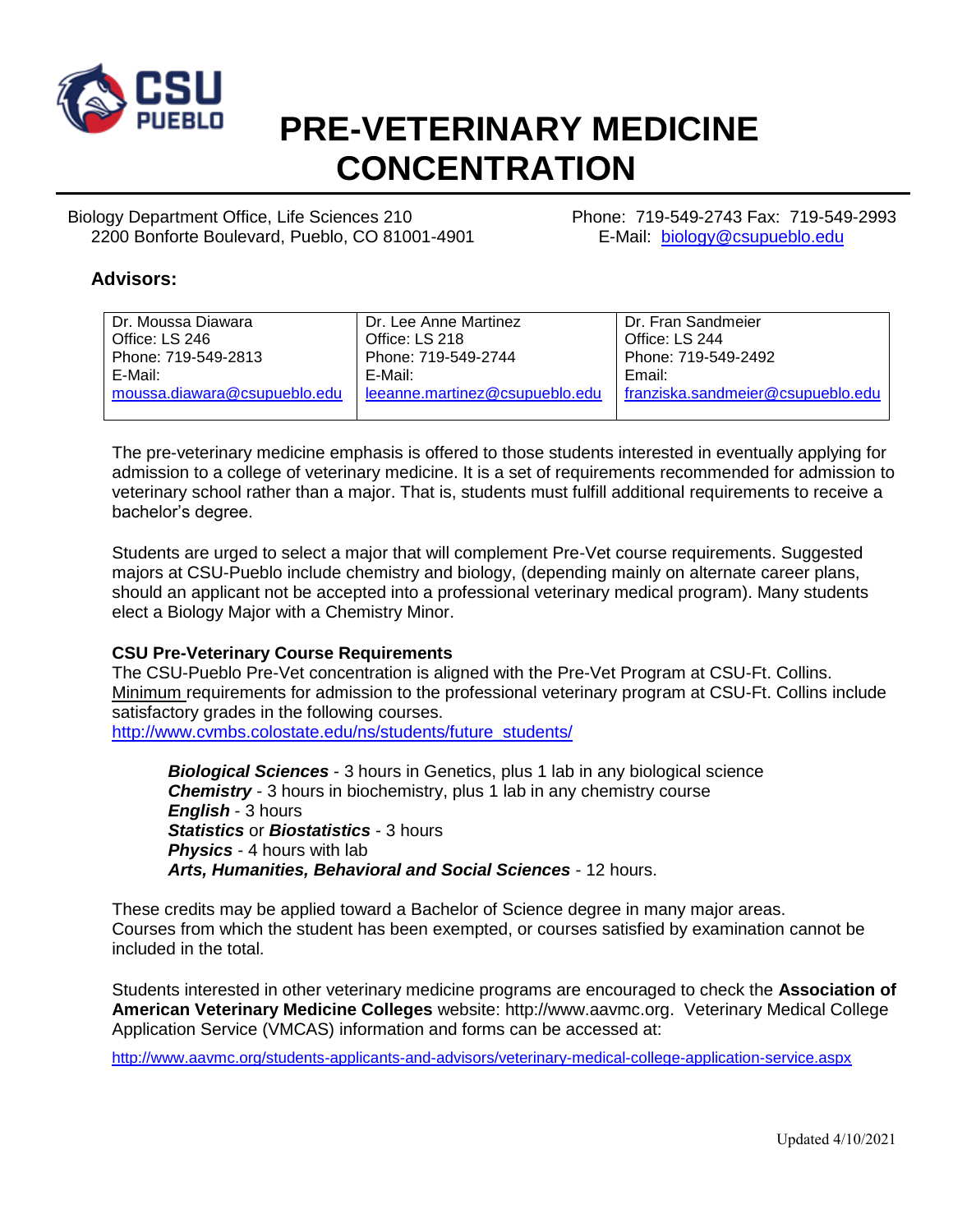### **PRE-VETERINARY REQUIRED COURSES (and Prerequisites)** with semester hours

| <b>BIOL 181/181L</b> | College Biology I-Organismal/ Lab  | 4 credits   |
|----------------------|------------------------------------|-------------|
| <b>BIOL 182/182L</b> | College Biology II-Cellular/ Lab   | 4 credits   |
| <b>BIOL 350</b>      | Mendelian and Population Genetics  | 2 credits   |
| <b>BIOL 351</b>      | Molecular Biology and Genetics     | 2 credits   |
| <b>BIOL 494 .</b>    | <b>Field Experience</b>            | 1-4 credits |
| CHEM 121/L & 122/L   | General Chemistry I & II with Labs | 10 credits  |
| CHEM 301/L & 302/L   | Organic Chemistry I & II with Labs | 10 credits  |
| <b>CHEM 411</b>      | <b>Biochemistry I</b>              | 3 credits   |
| PHYS 201/L or 202/L  | Physics I or II/Lab                | 4 credits   |
| <b>MATH 156</b>      | Introduction to Statistics         | 3 credits   |
| ENG 101 or 102       | Composition I or II                | 3 credits   |
| General Education    | See Catalog                        | l12 credits |

■ It is highly recommended that students gain clinical veterinary experience.

### **Recommended (\*) & Suggested Science Courses** and semester hours

| <b>BIOL 112</b>            | <b>Nutrition</b>                        | 3 credits  |
|----------------------------|-----------------------------------------|------------|
| <b>BIOL 202/L</b>          | Zoology/Lab*                            | 4 credits  |
| <b>BIOL 220</b>            | Medical Terminology *                   | 2 credits  |
| <b>BIOL 301/L</b>          | General Microbiology/Lab*               | 5 credits  |
| <b>BIOL 302/L</b>          | Medical Microbiology/Lab*               | 4 credits  |
| <b>BIOL 321/L</b>          | Comparative Vertebrate Anatomy/Lab*     | 5 credits  |
| <b>BIOL 414/L</b>          | Vertebrate Physiology/Lab*              | 4 credits  |
| <b>BIOL 352</b>            | <b>Evolutionary Biology and Ecology</b> | 3 credits  |
| <b>BIOL 402</b>            | Immunology*                             | 3 credits  |
| <b>BIOL 412/L</b>          | Cellular Biology/Lab*                   | 4 credits  |
| <b>BIOL 421/L</b>          | Histology/Lab*                          | 4 credits  |
| <b>BIOL 479/L or 481/L</b> | Ichthyology/Lab or Entomology/Lab       | 3 credits  |
| <b>BIOL 483/L or 484/L</b> | Mammology or Ornithology/Lab            | 3 credits  |
| <b>BIOL 485</b>            | Plant Taxonomy/Lab                      | 4 credits  |
| <b>CHEM 412/L</b>          | <b>Biochemistry II/Lab</b>              | 5 credits  |
| PHYS 221/L & 222/L         | Physics I & II /Lab                     | 10 credits |
| PSYCH 222                  | Understanding Animal Behavior *         | 3 credits  |

Updated 4/10/2021